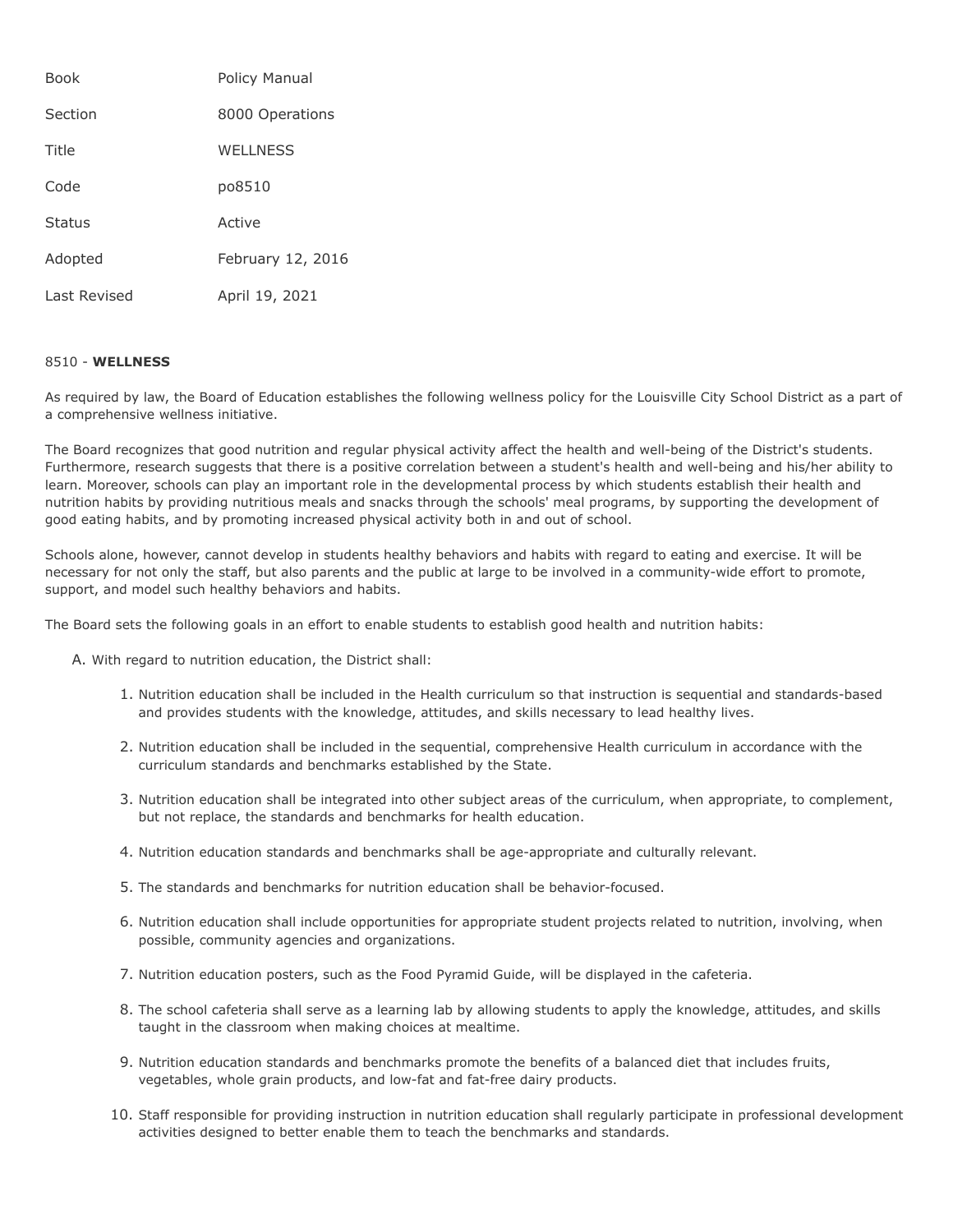- 11. Instruction related to the standards and benchmarks for nutrition education shall be provided by highly qualified teachers.
- 12. Provide "My Plate" resources from our district website
- B. With regard to physical activity, the District shall:

## 1. **Physical Education**

- a. A sequential, comprehensive physical education program shall be provided for students in K-12 in accordance with the physical education academic content standards and benchmarks adopted by the State.
- b. The sequential, comprehensive physical education curriculum shall provide students with opportunities to learn, practice, and be assessed on developmentally appropriate knowledge, attitudes, and skills necessary to engage in lifelong, health-enhancing physical activity.
- c. Planned instruction in physical education shall be sufficient for students to achieve a proficient level with regard to the standards and benchmarks adopted by the State.
- d. Planned instruction in physical education shall promote participation in physical activity outside the regular school day.
- e. The physical education curriculum shall provide sequential instruction related to the knowledge, attitudes, and skills necessary to participate in lifelong, health-enhancing physical activity.
- f. Physical education classes shall provide students with opportunities to learn, practice, and be assessed on developmentally appropriate knowledge, attitudes and skills necessary to engage in lifelong, health-enhancing physical activity.
- g. The sequential, comprehensive physical education curriculum shall stress the importance of remaining physically active for life.
- h. The K-12 program shall include instruction in physical education as well as opportunities to participate in competitive and non-competitive team sports to encourage lifelong physical activity.
- i. Professional development opportunities should focus on the physical education content area.
- j. Planned instruction in physical education shall teach cooperation, fair play, and responsible participation.
- k. Planned instruction in physical education shall meet the needs of all students, including those who are not athletically gifted.
- l. Planned instruction in physical education shall be presented in an environment free of embarrassment, humiliation, shaming, taunting, bullying or harassment of any kind.
- m. Planned instruction in physical education shall include cooperative as well as competitive games.
- n. Planned instruction in physical education shall take into account gender and cultural differences.
- o. On an annual basis, physical education teachers shall review and affirm receipt of the Ohio Department of Health's concussion information sheet.
- p. Physical Education teachers shall remove from class participation any student who exhibits signs, symptoms, or behaviors consistent with having sustained a concussion or head injury. The Principal and/or teacher shall notify parents or guardians about the possible concussion or head injury.
- q. Any student who has been removed from physical education class participation because s/he has exhibited signs, symptoms, or behaviors consistent with having sustained a concussion or head injury shall not be permitted to return to physical education class until the student's condition is assessed by a physician, and the physician gives the student written clearance that it is safe to return to class.

## 2. **Physical Activity**

a. Physical activity should not be employed as a form of discipline or punishment.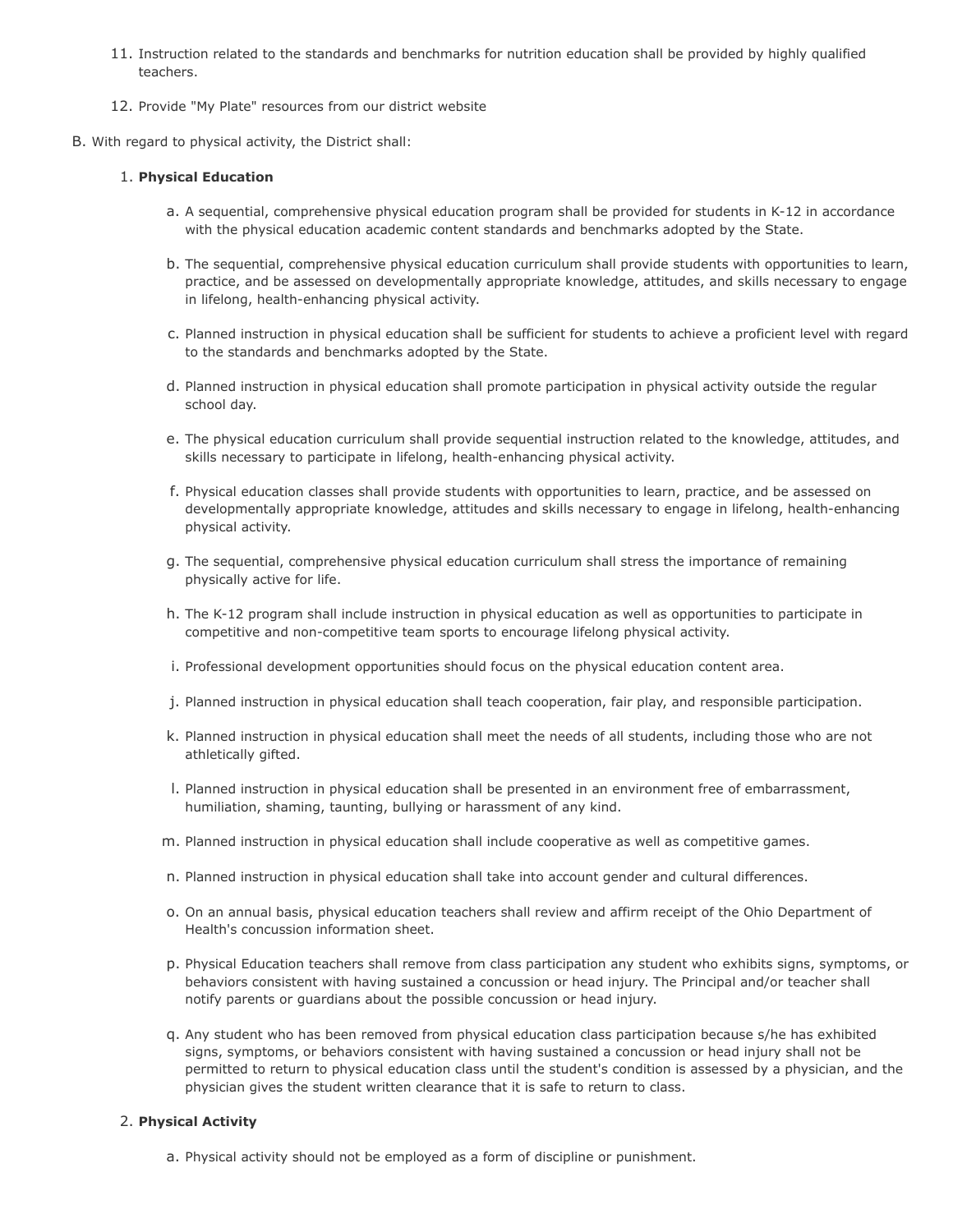- b. Schools shall encourage families to provide physical activity outside the regular school day, such as outdoor play at home, participation in sports sponsored by community agencies or organizations, and in lifelong physical activities like bowling, swimming, or tennis.
- c. The school shall provide information to families to encourage and assist them in their efforts to incorporate physical activity into their children's daily lives.
- d. The school shall encourage families and community organizations to help develop and institute programs that support physical activity of all sorts.
- e. All students in grades 6 12 shall have the opportunity to participate in extracurricular activities and intramural programs that emphasize physical activity.
- f. Schools shall offer a wide range of physical activities outside the regular school day that meet the needs, interests, and abilities of all students, including males, females, students with disabilities, and students with special health care needs.
- g. Students in grades K-5 shall be provided with a daily recess period of at least twenty (20) minutes in duration.
- C. With regard to other school-based activities:

Free drinking water shall be available to students during designated meal times and may be available throughout the school day.

- 1. The schools shall provide at least twenty (20) minutes daily for students to eat.
- 2. The schools shall schedule mealtimes so there is minimum disruption by bus schedules, recess, and other special programs or events.
- 3. The school shall provide attractive, clean environments in which the students eat.
- 4. Students at Louisville City Schools are permitted to have bottled water only in the classroom.
- 5. Activities, such as tutoring or club meetings, shall not be scheduled during mealtimes, unless students may eat during those meetings.
- 6. Students, parents, and other community members shall have access to, and be encouraged to use, the school's outdoor physical activity facilities outside the normal school day.
- 7. The schools may use environmentally friendly practices, such as the use of locally grown foods and non-disposable tableware and dishes.
- 8. The schools may provide opportunities for staff, parents, and other community members to model healthy eating habits by dining with students in the school dining areas.
- 9. Schools in our system utilize electronic identification and payment systems, therefore, eliminating any stigma or identification of students eligible to receive free and/or reduced meals.
- 10. Students are discouraged from sharing their foods or beverages with one another during meal times, given concerns about allergies and other restrictions on some students' diets.
- 11. Meals served through the district's food service program shall comply with the National School Lunch and/or Breakfast standards for meal patterns, nutrient levels, and calorie requirements for the ages/grade levels served, as specified in 7 CFR 210.20 or 220.8, as applicable. https://www.fns.usda.gov/cn/nutrition-standards-school-meals
- 12. All schools will provide breakfast through the USDA School Breakfast Program.
- 13. School meals will include fresh, locally-grown/produced foods in school meals from farms/companies engaged in sustainable practices whenever possible and these foods will be promoted in the cafeteria.
- D. With regard to nutrition promotion, any foods and beverages marketed or promoted to students on the school campus, during the school day, will meet or exceed the USDA Smart Snacks in School nutrition standards.

Additionally, the District shall: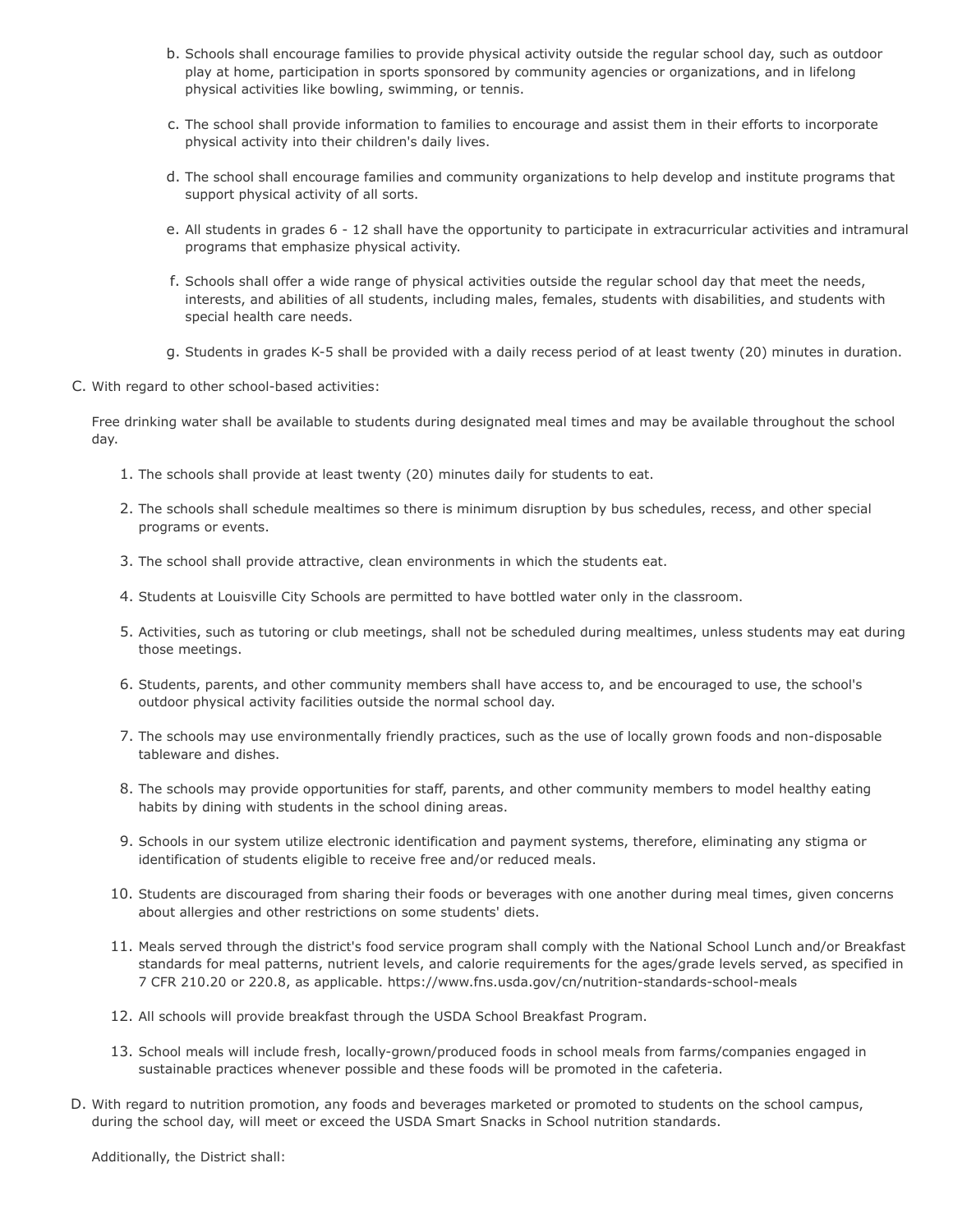- 1. encourage students to increase their consumption of healthful foods during the school day;
- 2. create an environment that reinforces the development of healthy eating habits, including offering the following healthy foods that comply with the USDA Dietary Guidelines for Americans and the USDA Smart Snacks in School nutrition standards:
	- a. a variety of fresh produce to include those prepared without added fats, sugars, refined sugars, and sodium;
	- b. a variety of vegetables daily to include specific subgroups as defined by dark green, red/orange, legumes, and starchy;
	- c. whole grain products half of all grains need to be whole grain-rich upon initial implementation and all grains must be whole grain-rich within two (2) years of implementation;
	- d. fluid milk that is fat-free (unflavored and flavored) and low-fat (unflavored);
	- e. meals designed to meet specific calorie ranges for age/grade groups;
- 3. eliminate trans-fat from school meals;
- 4. require students to select a fruit or vegetable as part of a complete reimbursable meal;
- 5. provide opportunities for students to develop the knowledge and skills for consuming healthful foods.

The District nutrition department will promote and encourage Farm to School efforts in order to provide the healthy foods identified above.

All foods and beverages sold to students as fund-raisers outside of the school meals program during the regular and extended school day for consumption on the school campus shall meet the USDA Competitive Food regulations, the Alliance for A Healthier Generation's Competitive Foods and Beverages Guidelines, and the USDA Smart Snacks in School nutrition standards.

Furthermore, with the objectives of enhancing student health and well being, and reducing childhood obesity, the following guidelines are established:

- A. In accordance with Policy 8500, entitled Food Service, the food service program shall comply with Federal and State regulations pertaining to the selection, preparation, consumption, and disposal of food and beverages, including but not limited to the USDA Dietary Guidelines for Americans and the USDA Smart Snacks in School nutrition standards, as well as to the fiscal management of the program.
- B. As set forth in Policy 8531, entitled Free and Reduced Price Meals, the guidelines for reimbursable school meals are not less restrictive than the guidelines issued by the U.S. Department of Agriculture (USDA).

The sale of foods of minimal nutritional value in the food service area during the lunch period is prohibited.

- C. The sale of foods and beverages to students that do not meet the USDA Dietary Guidelines for Americans and the USDA Smart Snacks in School nutrition standards to be consumed on the school campus during the school day is prohibited.
- D. All food items and beverages available for sale to students for consumption on the school campus (any area of property under the jurisdiction of the school that is accessible to students during the school day) between midnight and thirty (30) minutes after the close of the regular school day shall comply with the current USDA Dietary Guidelines for Americans and the USDA Smart Snacks in School nutrition standards, including, but not limited to, competitive foods that are available to students a la carte or as entrees in the dining area (except entree items that were offered on the National School Lunch Program (NSLP) or School Breakfast Program (SBP) menu on the day of and the day after they are offered on the NSLP or SBP menu), as well as food items and beverages from vending machines, from school stores, or as fund-raisers, including those operated by student clubs and organizations, parent groups, or boosters clubs.
- E. All foods offered on the school campus during the school day shall comply with the current USDA Dietary Guidelines for Americans, including competitive foods that are available to students a la carte in the dining area, as classroom snacks, from vending machines.
- F. All food and beverages that are provided, other than through sale, on the school campus during the school day (which may include for classroom parties and at holiday celebrations) shall comply with the food and beverage standards approved by the Superintendent.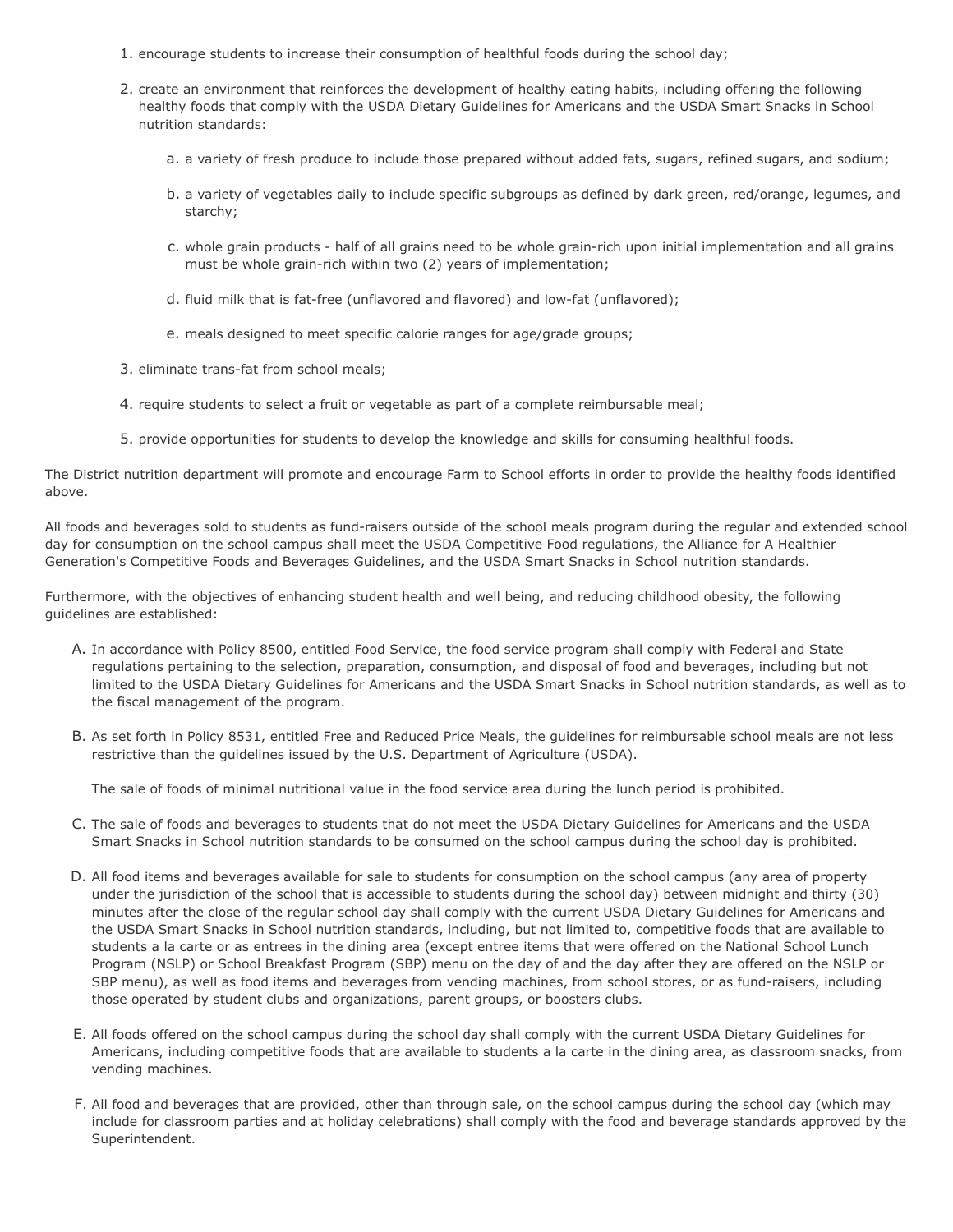- G. The food service program will strive to be financially self-supporting; however, if it is necessary to subsidize the operation, it will not be through the sale of foods with minimal nutritious value.
- H. The food service program will provide all students affordable access to the varied and nutritious meals they need to be healthy and to learn well regardless of unpaid meal balances and without stigma.
- I. The school food service program may involve students, parents, staff, and school officials in the selection of competitive food items to be sold in the schools.
- J. All foods available to students in District programs, other than the food service program, shall be served with consideration for promoting student health and well-being.
- K. The food service program shall be administered by a qualified nutrition professional.
- L. The food service program shall be administered by a director who is properly qualified, certificated, licensed, or credentialed, according to current professional standards.
- M. All food service personnel shall receive pre-service training in food service operations.
- N. Continuing professional development shall be provided for all staff of the food service program.
- O. All school nutrition program directors, managers and staff will meet hiring and annual continuing education/training requirements in the USDA Professional Standards for Child Nutrition Professionals. These school nutrition personnel will refer to USDA's Professional Standards for School Nutrition Standards website to search for training that meets their learning needs.
- P. Applications for free/reduced priced meals are sent home upon request to all families during the school year. The application is also available on the district website.

The Board designates the Building Principals as the individual(s) charged with operational responsibility for measuring and evaluating the District's implementation and progress under this policy. The Superintendent shall develop administrative guidelines necessary to implement this policy.

The Superintendent shall appoint a District-wide Wellness Committee that includes parents, students, representatives of the school food authority, educational staff (including health and physical education teachers), mental health and social services staff, school health professionals, members of the public, and school administrators to oversee development, implementation, evaluation and periodic update of this policy. The Wellness Committee shall be an ad hoc committee with members recruited and appointed annually. School level health advisory teams may assist in the planning and implementation of these Wellness initiatives.

The Wellness Committee shall be responsible for:

- A. assessment of the current school environment;
- B. review of the District's Wellness policy;
- C. presentation of the Wellness policy to the Board for approval;
- D. measurement of the implementation of the policy; and
- E. recommendation for the revision of the policy, is necessary.

Before the end of each school year, the Wellness Committee shall recommend to the Superintendent any revisions to the policy it deems necessary and/or appropriate. In its review, the Wellness Committee shall consider evidence-based strategies in determining its recommendations.

The Superintendent shall report annually to the Board on the Wellness Committee's progress and on its evaluation of the policy's implementation and areas for improvement, including status of compliance by individual schools and progress made in attaining the policy's goals.

The Superintendent is also responsible for informing the public, including parents, students and community members, on the content and implementation of this policy. In order to inform the public, the Superintendent shall post the policy on the District's website, including the Wellness Committee's assessment of the policy's implementation.

The District shall assess the Wellness Policy at least once every three (3) years on the extent to which schools in the District are in compliance with the District policy, the extent to which the District policy compares to model wellness policies, and the progress